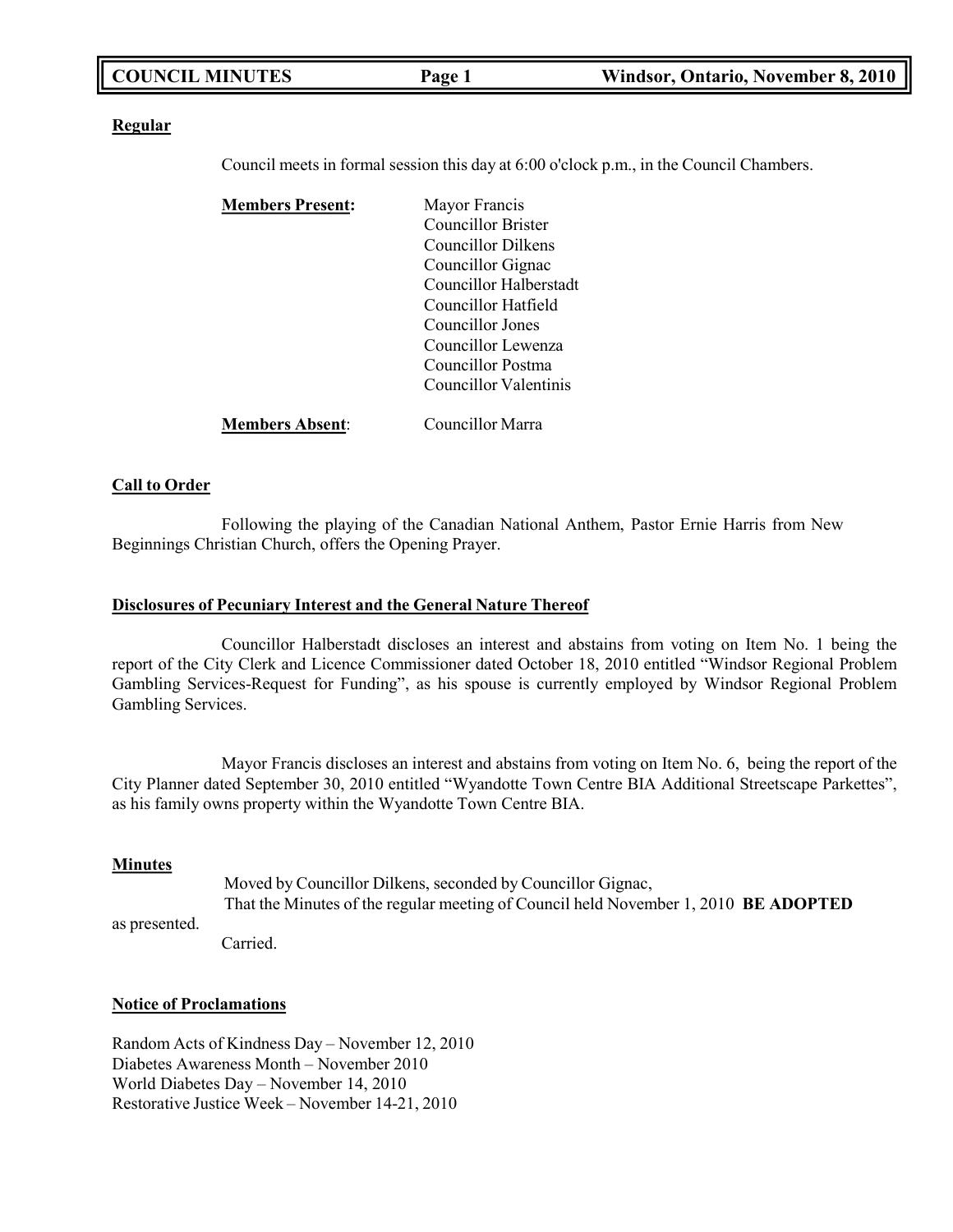## **COUNCIL MINUTES Page 2 November 8, 2010**

#### **Committee of the Whole**

Moved by Councillor Halberstadt, seconded by Councillor Hatfield,

That Council do now rise and move into Committee of the Whole with the Mayor presiding for the purpose of dealing with:

- (a) communication items;
- (b) consent agenda;
- (c) hearing requests for deferrals or referrals of any items of business;
- (d) hearing presentations and delegations;
- (e) consideration of business items;
- (f) consideration of Committee reports:
	- (i) **Report of Special In-Camera Meeting or other Committee as may be held prior to Council** (if scheduled); and
	- (ii) **Report of Special In-Camera Meeting** held November 1, 2010; and
	- (iii) **Report No. 138 of the Windsor Licensing Commission** of its meeting held October 19, 2010;

(g) consideration of by-laws 173-2010 through 176-2010 (inclusive). Carried.

### **Communications**

Moved by Councillor Jones, seconded by Councillor Lewenza,

**M305–2010** That the following Communication Items 1 to17 inclusive, as set forth in the Council Agenda **BE REFERRED** as noted, and that the Minutes of the Transit Windsor Board of Directors and Windsor Chartabus Inc., meetings all held October 20, 2010 **BE ADOPTED**.

Carried.

| <b>Item</b>    | From                                                 | <b>Description</b>                                                      |
|----------------|------------------------------------------------------|-------------------------------------------------------------------------|
|                |                                                      | Call for nominations for the June Callwood Outstanding Achievement      |
| 1              | Ministry of Citizenship                              | Award for Voluntarism in Ontario                                        |
|                | and Immigration                                      | Note & File                                                             |
|                |                                                      | <b>GP2010</b>                                                           |
|                |                                                      | New regulations for suite-metering under the Residential Tenancies Act, |
|                | Ministry of Municipal                                | 2006                                                                    |
| $\overline{2}$ | Affairs and Housing                                  | <b>Community Development &amp; Health Commissioner</b>                  |
|                |                                                      | Note & File                                                             |
|                |                                                      | <b>GP2010</b>                                                           |
|                |                                                      | AMO's Response to Bill 72, the Water Opportunities and Water            |
|                | Association of<br>Municipalities of Ontario<br>(AMO) | Conservation Act                                                        |
| 3              |                                                      | <b>City Engineer</b>                                                    |
|                |                                                      | Note & File                                                             |
|                |                                                      | <b>MMA2010</b>                                                          |
|                |                                                      | Nomination/Consent Form for Candidates for 2011-2012 OGRA Board         |
| 4              | <b>Ontario Good Roads</b><br>Association (OGRA)      | of Directors                                                            |
|                |                                                      | <b>COUNCIL DIRECTION REQUESTED</b>                                      |
|                |                                                      | <b>SW2010</b>                                                           |
|                |                                                      | Minutes of the Transit Windsor Board of Directors meeting held October  |
|                | Transit Windsor Board of<br>Directors                | 20, 2010 and the minutes of the Windsor Chartabus Inc. meeting held     |
| 5              |                                                      | October 20, 2010                                                        |
|                |                                                      | <b>TO BE ADOPTED</b>                                                    |
|                |                                                      | <b>MB2010</b>                                                           |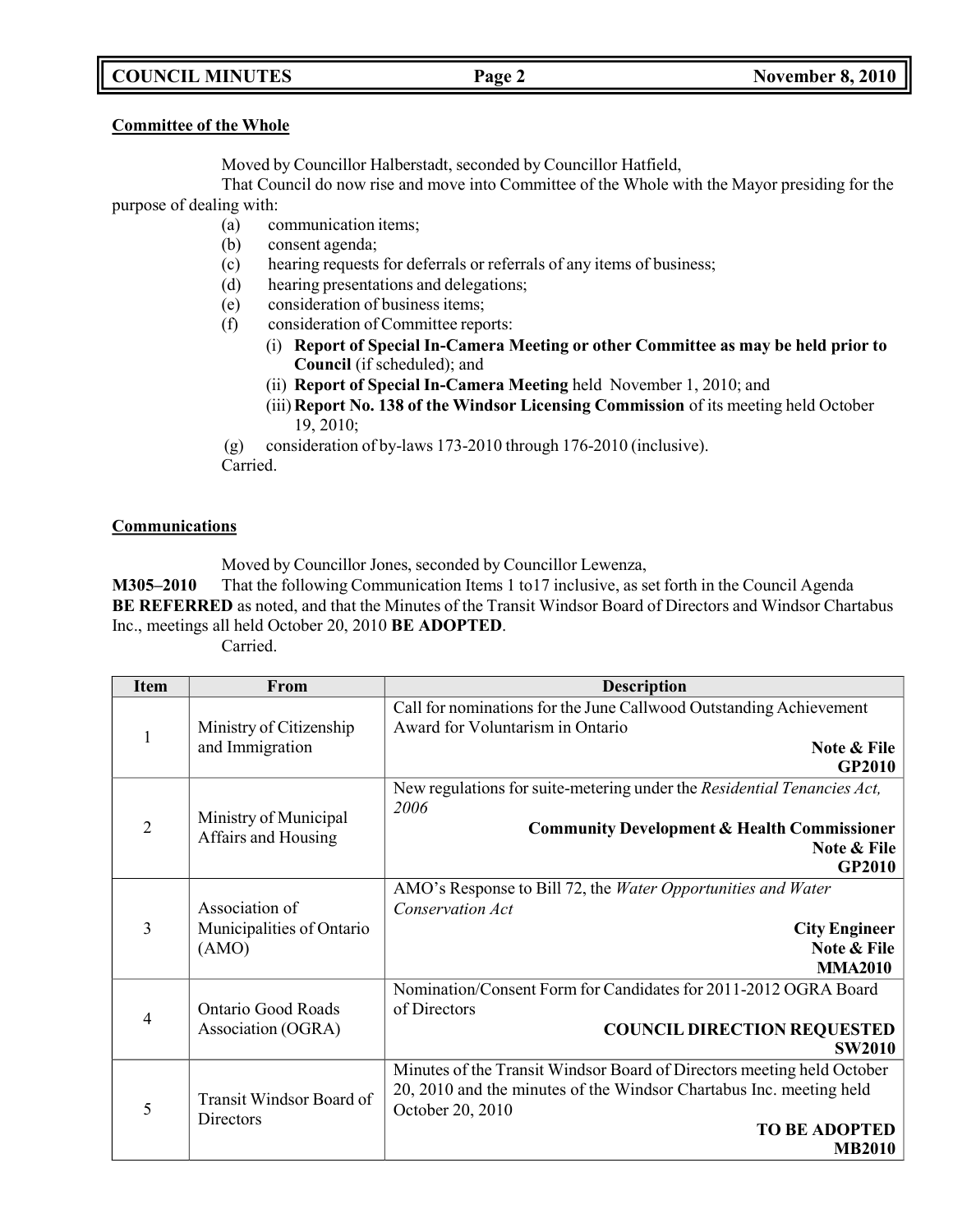## **COUNCIL MINUTES Page 3 November 8, 2010**

| 6  | Secretary/Treasurer<br>Committee of Adjustment                             | Consent Authority Agenda Record Hearing to be held on Wednesday,<br>November 17, 2010, Council Chambers, 3rd Floor, Windsor City Hall,<br>350 City Hall Square West, Windsor<br>Note & File<br><b>ZC2010</b> |
|----|----------------------------------------------------------------------------|--------------------------------------------------------------------------------------------------------------------------------------------------------------------------------------------------------------|
| 7  | <b>Municipal Property</b><br><b>Assessment Corporation</b><br>(MPAC)       | 2010 Property Assessment Notice Mailing<br><b>Chief Financial Officer &amp; City Treasurer</b><br><b>Deputy Treasurer - Taxation and Financial Reports</b><br>Note & File<br><b>ACEA2010</b>                 |
| 8  | City Planner                                                               | Application of Athans Holdings Ltd. for Site Plan Amendment to permit<br>a restaurant and convenience store located at 2212 Huron Church Rd.<br>Note & File<br>ZS/10601                                      |
| 9  | City Planner                                                               | Application of Loblaw Properties Limited/IPCF Properties INC. for Site<br>Plan Amendment to permit a stand-alone LCBO building located at 7201<br>Tecumseh Rd. East<br>Note & File                           |
| 10 | Chief Financial Officer &<br><b>City Treasurer</b>                         | ZS/10820<br>Windsor Canada Utilities $-2nd$ Quarter 2010 Financial Statements<br>Note & File<br><b>MU2010</b>                                                                                                |
| 11 | City Engineer                                                              | Ontario Ministry of the Environment Study - Contaminants of Emerging<br>Concern in Water and Wastewater<br>Note & File<br>EI2010                                                                             |
| 12 | Chief Financial Officer &<br><b>City Treasurer</b>                         | Response to CQ 62-2010 - Variance Report Practices<br>Note & File<br><b>AFB2010</b>                                                                                                                          |
| 13 | <b>Windsor Bicycling</b><br>Committee                                      | Minutes of meeting held October 12, 2010 ( <i>previously distributed</i> for<br>members of Council only) (copy available upon request)<br>Note & File<br><b>MB2010</b>                                       |
| 14 | Seniors Advisory<br>Committee                                              | Minutes of meeting held October 21, 2010 ( <i>previously distributed</i> for<br>members of Council only) (copy available upon request)<br>Note & File<br><b>MB2010</b>                                       |
| 15 | <b>International Relations</b><br>Committee                                | Minutes of meeting held September 29, 2010 ( <i>previously distributed</i> for<br>members of Council only) (copy available upon request)<br>Note & File<br><b>MB2010</b>                                     |
| 16 | <b>Executive Committee</b><br>Board of Directors,<br>Willistead Manor Inc. | Minutes of meeting held October 7, 2010 ( <i>previously distributed</i> for<br>members of Council only) (copy available upon request)<br>Note & File<br><b>MB2010</b>                                        |
| 17 | Board of Directors,<br>Willistead Manor Inc.                               | Minutes of meeting held October 7, 2010 ( <i>previously distributed</i> for<br>members of Council only) (copy available upon request)<br>Note & File<br><b>MB2010</b>                                        |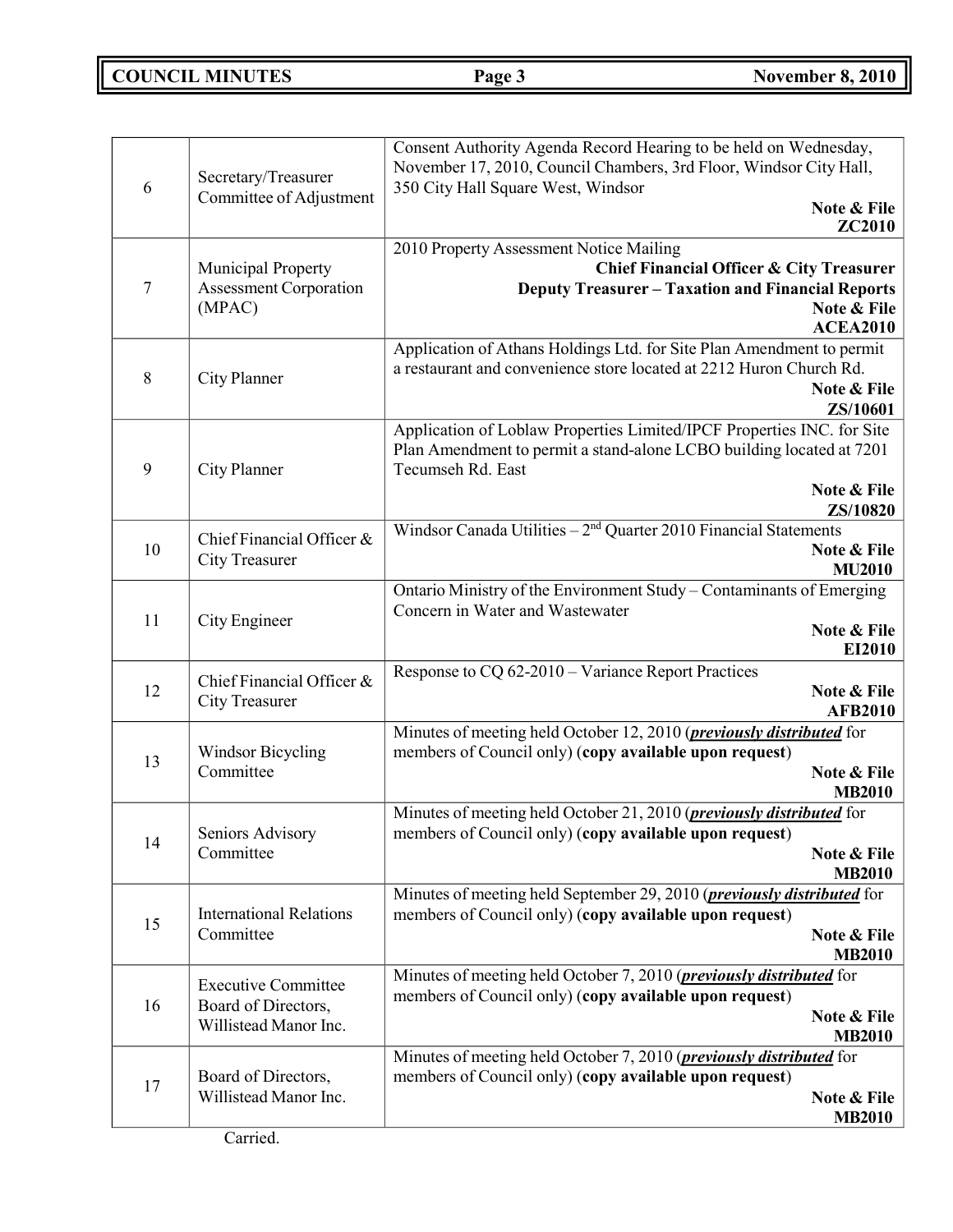## **COUNCIL MINUTES Page 4 November 8, 2010**

#### **Consent Agenda**

Moved by Councillor Dilkens, seconded by Councillor Postma,

That the following Consent Agenda and the recommendations contained in the administrative reports **BE APPROVED** as amended:

Item 7 Indemnification By-law Item 8 Climate Change Adaptation Initiative

Carried.

### **Deferrals and/or Referrals and Withdrawals**

### **Item1 - Windsor Regional Problem Gambling Services – Request for Funding**

At the request of Gina Bulcke, Director of Clinical Services, Mental Health and Addiction, Windsor Regional Hospital, the matter is being deferred to the December 13, 2010 meeting of City Council to allow her to be in attendance.

#### **Report No. 138 of the Windsor Licensing Commission**

At the request of Councillor Dilkens, Report No. 138 of the Windsor Licensing Commission pertaining to the issuance of whether chickens should be allowed in a non-agriculturally zoned region, is being deferred indefinitely.

Moved by Councillor Dilkens, seconded by Councillor Jones, **M308-2010** That **Report No. 138 of the Windsor Licensing Commission** of its meeting held October 19, 2010, **BE DEFERRED** indefinitely. Carried. Councillors Hatfield, Postma and Halberstadt voting nay.

### **Presentations & Delegations:**

### **PRESENTATIONS:**

### **2010 Third Quarter Operating Budget Variance Report**

### **Andrew Daher, Manager of Operating Budget Control & Financial Administration; and Tony Ardovini, Deputy Treasurer- Financial Planning**

Andrew Daher, Manager of Operating Budget Control & Financial Administration; and Tony Ardovini Deputy Treasurer – Financial Planning, appear before Council to provide an overview and context of the 2010 Third Quarter Operating Budget Variance Report including tax supported variances, variance projection summary mitigating steps and strategies, other potential risks and non-tax supported variances.

### **AFB/10444 5**

(For final disposition of this matter, see Clause **CR405/2010** in Schedule "A" attached hereto.)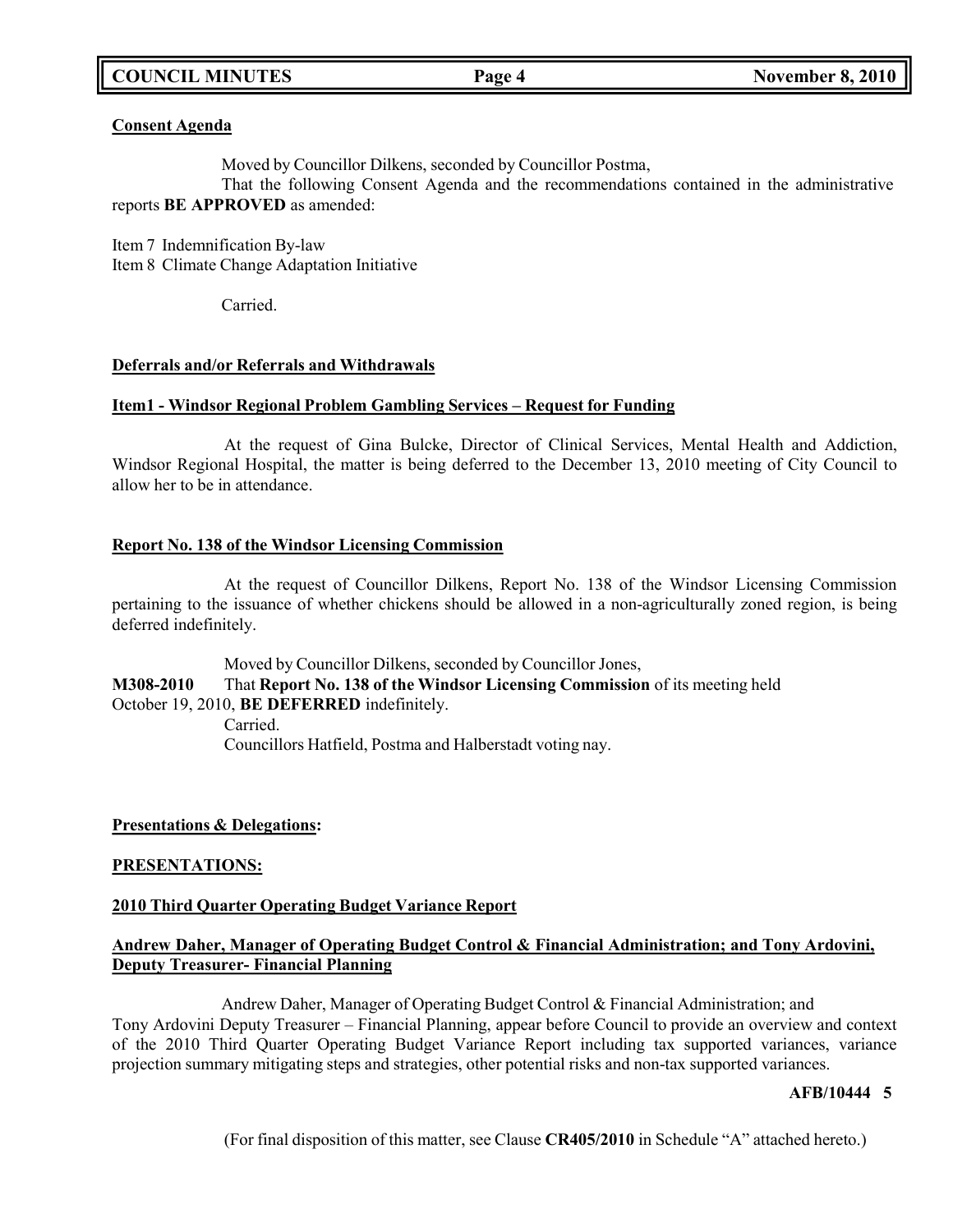## **COUNCIL MINUTES Page 5 November 8, 2010**

## **DELEGATIONS**

#### **Web Site Transparency, Accessibility, Performance Reporting and Open Data**

#### **Paul Synnott, representing Citizfaction**

Paul Synnott, representing Citizfaction, appears before Council to speak in favour of the administrative report pertaining to web site transparency, accessibility, performance reporting and open data, suggesting that the Information Technology Department should be commended for their accomplishments on making such strides with the open data concept, and concludes by stating he is willing to meet with the Executive Director of Information Technology to discuss this initiative further.

#### **SI2010** 10

(For final disposition of this matter, see Clause **CR410/2010** in Schedule "A" attached hereto.)

#### **Windsor Tunnel Commission, Audited Financial Statements, December 31, 2009**

#### **David Hanna, Ward 1 Resident**

David Hanna, Ward 1 resident, appears before Council to speak in support of the Windsor Tunnel Commission's audited financial statements, and provides some additional input for Council to consider, such as the possibility of incorporating greening initiatives around the tunnel entrance.

#### **MT/10821** 4

(For final disposition of this matter, see Clause **CR404/2010** in Schedule "A" attached hereto.)

Mayor Francis leaves the meeting at 6:58 o'clock p.m. and Councillor Jones assumes the Chair.

#### **Wyandotte Town Centre BIA Additional Streetscape Parkettes**

#### **David Hanna, Ward 1 Resident**

David Hanna, Ward 1 resident, appears before Council to speak in support of the administrative recommendation to include additional streetscape parkettes for the Wyandotte Town Centre BIA project, and provides some additional alternatives for Council to consider, such as bike rings.

#### **MI2010** 6

(For final disposition of this matter, see Clause **CR406/2010** in Schedule "A" attached hereto.)

Mayor Francis returns to the meeting at 7:03 o'clock p.m. and Councillor Jones returns to his seat at the Council table.

### **Regular Business Items (for final disposition of these matters see Schedule "A" attached)**

Item 2 City of Windsor Code of Ethics and Conflict of Interest Policy Item 3 CQ89-2008 – Council Policy Review Item 9 The Corporation of the City of Windsor 2009 Consolidated Financial Statements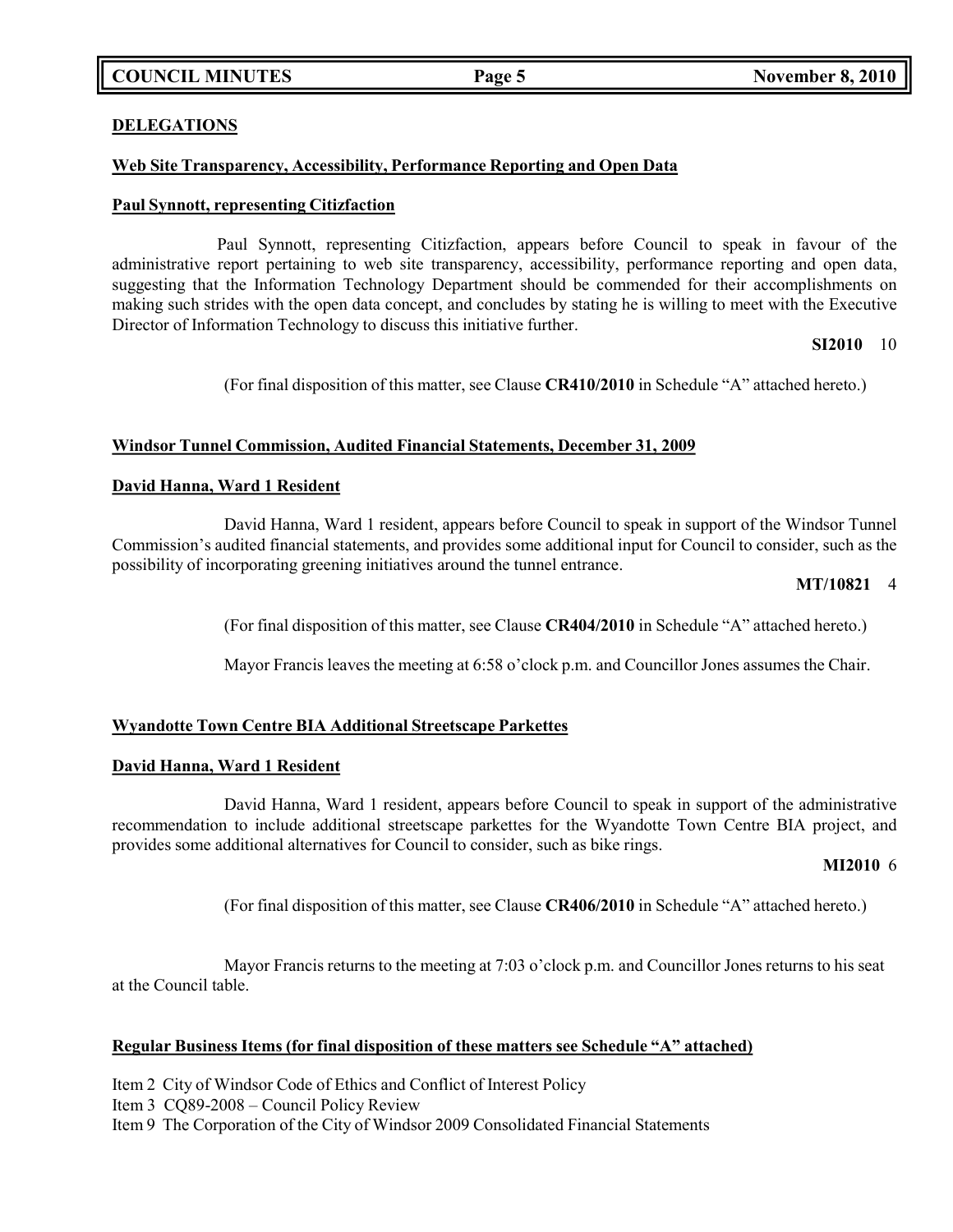|  | <b>COUNCIL MINUTES</b> |
|--|------------------------|
|--|------------------------|

#### **Consideration of Committee Reports**

Moved by Councillor Dilkens, seconded by Councillor Gignac, **M306-2010** That the **Report of the special In-camera** meeting held November 8, 2010, **BE ADOPTED** as presented. Carried.

ACO2010

#### *M307-2010 AMENDED BY CR41/2011 ADOPTED JANUARY 24, 2011*

Moved by Councillor Dilkens, seconded by Councillor Gignac, **M307-2010** That the **Report of the special In-camera** meeting held November 1, 2010, **BE ADOPTED** as presented. Carried.

MB2010

#### **By-laws**

Moved by Councillor Halberstadt, seconded by Councillor Hatfield,

That the following By-laws No. 173-2010 through 176-2010 (inclusive), be introduced and read a first and second time:

- 173-2010 "A BY-LAW TO PROVIDE FOR THE INDEMNIFICATION OF CURRENT AND FORMER COUNCIL MEMBERS, LOCAL BOARD MEMBERS AND EMPLOYEES"
- 174-2010 "A BY-LAW TO ESTABLISH LANDS AS A PUBLIC HIGHWAY KNOWN AS LAUZON ROAD, IN THE CITY OF WINDSOR"
- 175-2010 "A BY-LAW TO ESTABLISH LANDS AS A PUBLIC HIGHWAY KNOWN AS DUFFERIN PLACE, IN THE CITY OF WINDSOR"
- 176-2010 "A BY-LAW TO CONFIRM THE PROCEEDINGS OF THE COUNCIL OF THE CORPORATION OF THE CITY OF WINDSOR AT ITS MEETING HELD ON THE EIGHTH DAY OF NOVEMBER, 2010"

Carried.

Moved by Councillor Jones, seconded by Councillor Lewenza,

That the Committee of the Whole does now rise and report to Council respecting the business items considered by the Committee:

- **1) Communication Items (as presented)**
- **2) Consent Agenda (as presented)**
- **3) Items Deferred**
- **Items Referred**
- **4) Consideration of the Balance of Business Items (see Schedule "A")**
- **5) Committee Reports (as amended)**
- **6) By-laws given first and second readings (as presented)**

Carried.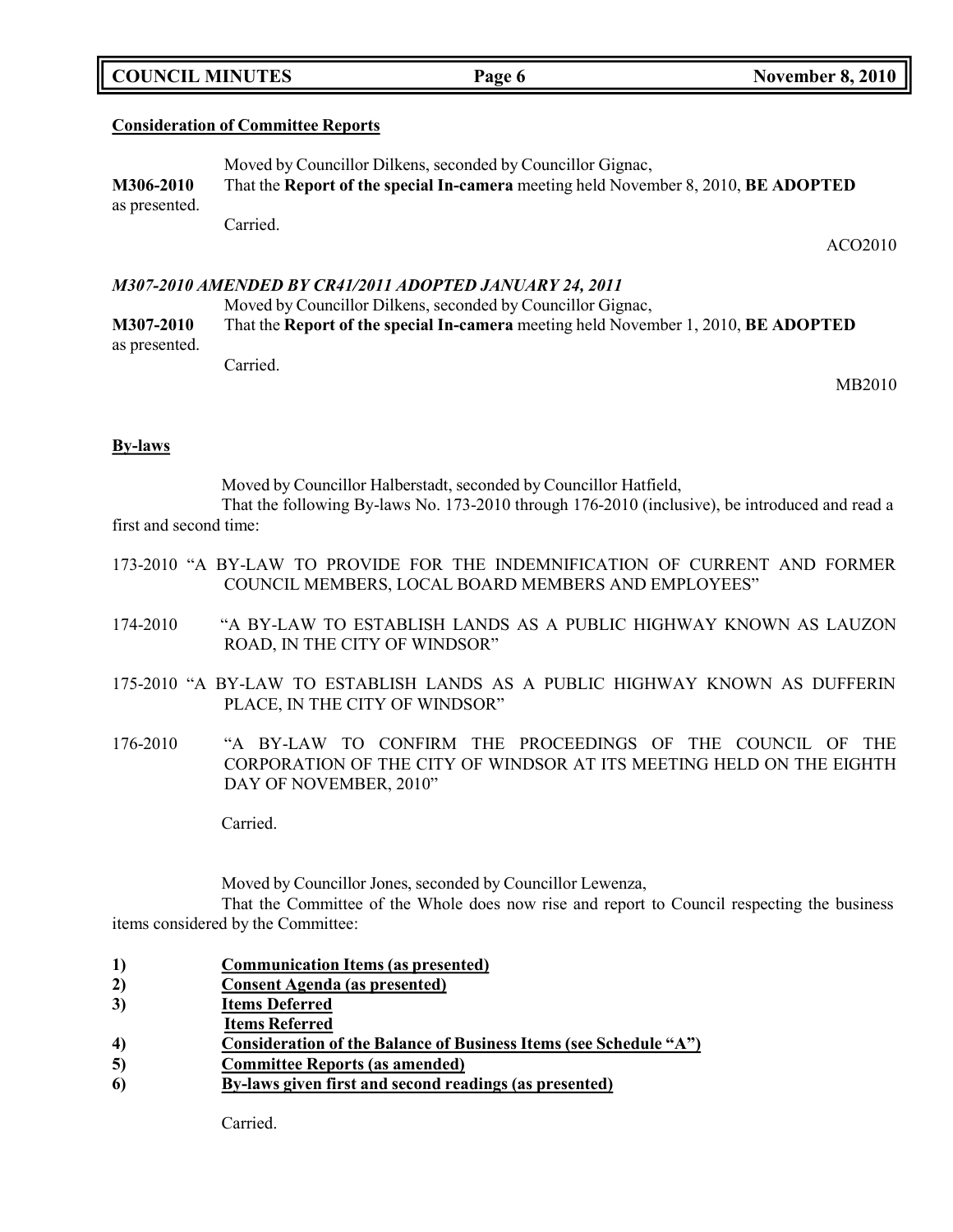## **Notices of Motion**

None presented.

#### **Third Reading of By-laws**

Moved by Councillor Dilkens, seconded by Councillor Postma, That the following By-laws No. 173-2010 through 176-2010 (inclusive), having been read a first and second time be now read a third time and finally passed and that the Mayor and Deputy Clerk **BE AUTHORIZED** to sign and seal the same notwithstanding any contrary provision of the Council. Carried.

#### **Petitions**

None presented.

#### **Council Questions**

Moved by Councillor Dilkens, seconded by Councillor Gignac, That the Council Questions arising from the previous meeting of Council and listed by the Deputy Clerk **BE NOW CONSIDERED** for purposes of discussion.

Carried.

ACOQ2010

#### **Adjournment**

Moved by Councillor Halberstadt, seconded by Councillor Hatfield, That this Council meeting stand adjourned until the next regular meeting of Council or at the call

### of the Mayor.

Carried.

Accordingly, the meeting is adjourned at 7:10 o'clock p.m.

**MAYOR**

**DEPUTY CITY CLERK**

## **THIS IS A DRAFT COPY**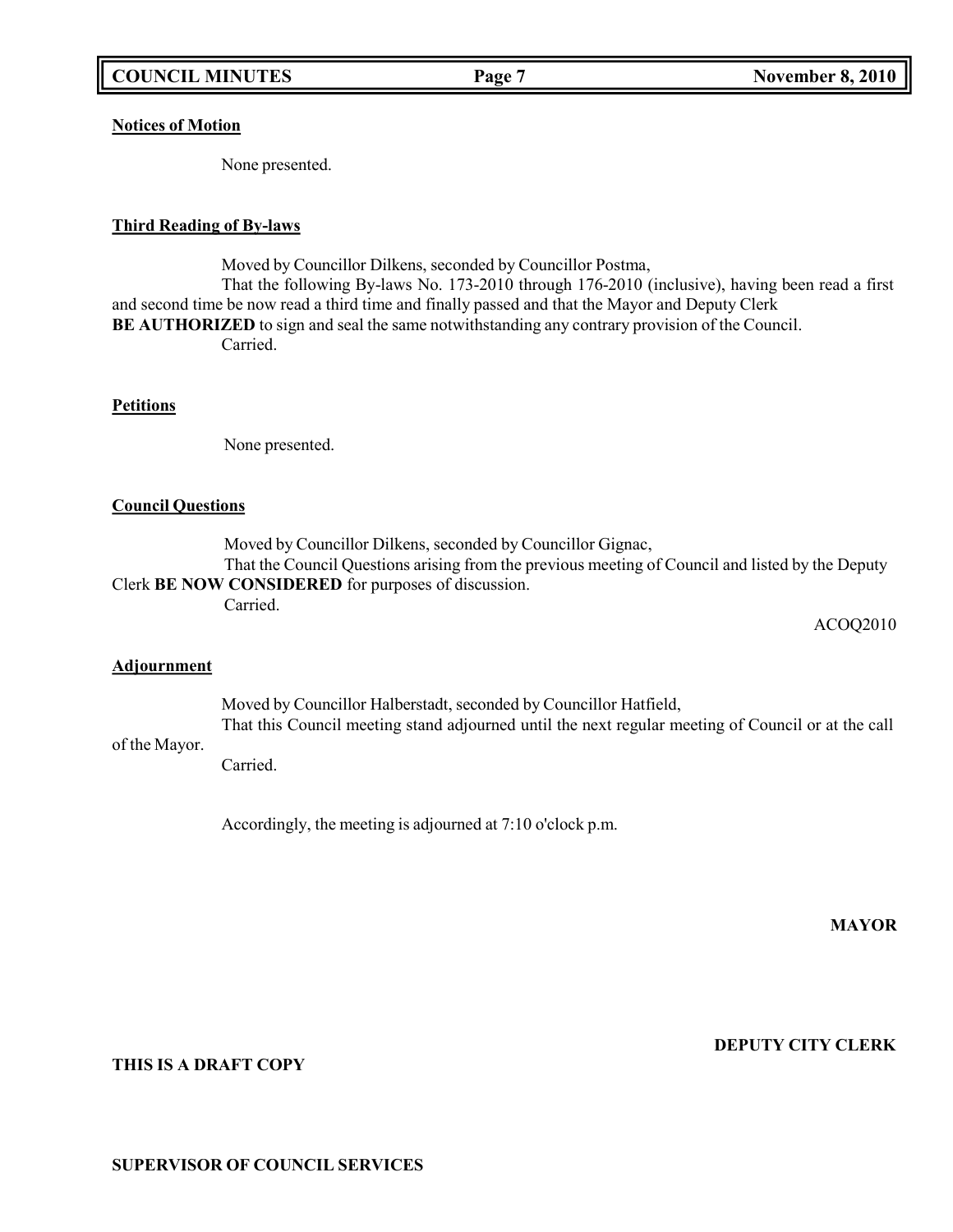## **COUNCIL MINUTES Page 8 November 8, 2010**

Hatfield Postma

#### CR401/2010

That the report of the City Clerk dated October 18, 2010 entitled "Windsor Regional Problem Gambling Services-Request of Funding" **BE DEFFERRED** to the December 13, 2010 meeting of Council, to allow for a delegate from the Windsor Regional Problem Gambling Services to be in attendance.

Carried.

Councillor Halberstadt discloses an interest and abstains from voting on this matter.

Report Number **14955 ACLL2010 1**

Internal Distribution Council Services [Gary Cian] City Clerk & Licence Commissioner Chief Financial Officer/City Treasurer

Valentinis Lewenza

#### *CR402/2010 REPEALED BY M287-2015 ADOPTED BY COUNCIL JULY 20, 2015* CR402/2010

That Council **APPROVE** the City of Windsor Code of Ethics and Conflict of Interest Policy; and That Council **REPEAL** the Conflict of Interest Policy CR845/2002.

Carried.

Report Number **14902 ACO/7690 GPL/3710 2**

Appendices Policy

Postma Lewenza

## CR403/2010

That the report of the City Clerk dated September 13, 2010 entitled" CQ89-2008 – Council Policy Review" **BE RECEIVED** for information; and

That the Accountability and Transparency Policy Appendix "A" (attached) **BE APPROVED**; and further,

That the following Council Policies being Acquisition of Properties in Brighton Beach Area Policy (CR1023/1993), Sale of Lands in Ojibway Industrial Park Policy (CR1482/1991), Cash Management and Investment Policy (CR546/1997 and CR1124/2001), Reports to Council on Missing Funds Policy

(M35-82), Co-payment Policy (CR111/1992 and CR337/2005), Last Month's Rent Policy (CR65/1991), Eyeglass Services Policy (CR142/1991), Educational Financial Assistance to Employees Policy (CR797/1970, CR958/1971 and CR742/1993), Smoking in the Workplace Policy (CR322/1994), and Purchasing and Materials Management Policy (CR79/1996) **BE RESCIN**DED.

Carried.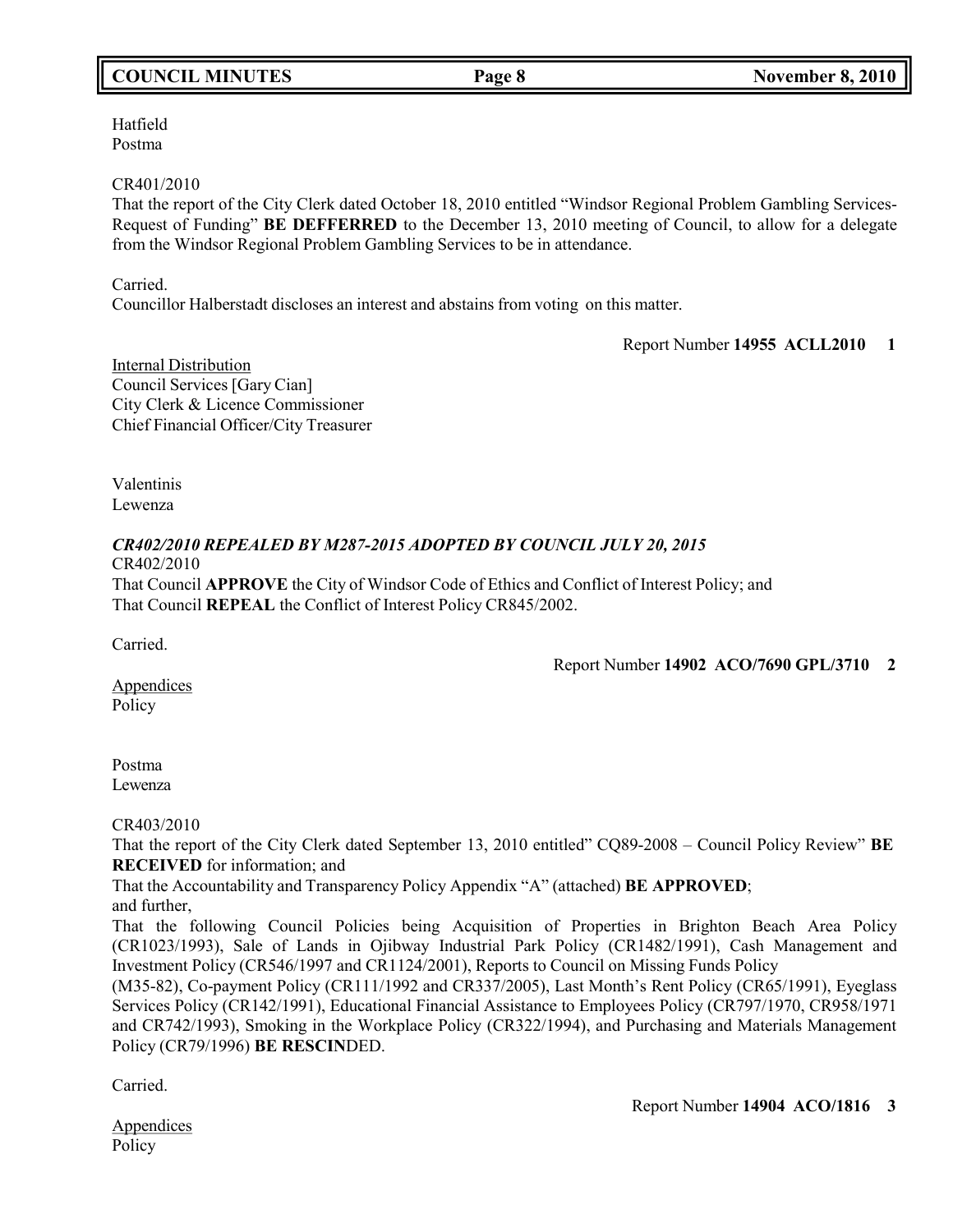## **COUNCIL MINUTES Page 9 November 8, 2010**

**Internal Distribution** Council Services [Gary Cian] City Clerk and Licence Commissioner City Solicitor

Dilkens Brister

CR404/2010 That the 'Audit Findings Report' prepared by KPMG for the year ended December 31, 2009 **BE RECEIVED** for information; and further,

That the 2009 Audited Financial Statements of the Windsor Tunnel Commission, **BE RECEIVED AND APPROVED.**

Carried.

Council Postma was absent from the meeting when the vote was taken on this matter.

Report Number **14956 MT/10821 4**

**Internal Distribution** Chief Administrative Office [Ken Downing] Chief Administrative Officer Executive Director, Windsor Tunnel Commission Treasurer, Windsor Tunnel Commission

Jones Postma

CR405/2010

THAT Council **RECEIVE FOR INFORMATION** the 2010 3rd Quarter Operating Budget Variance Report from the CFO & City Treasurer; and,

THAT the CAO, in concert with the CFO & City Treasurer, **BE DIRECTED** to continue monitoring the 2010 Operating Budget and continue to seek further means of offsetting the projected variances.

Carried.

Report Number **14912 AFB/10444 5**

Internal Distribution Finance [Andrew Daher] Chief Financial Officer/City Treasurer City Engineer Community Development & Health Commissioner City Solicitor City Clerk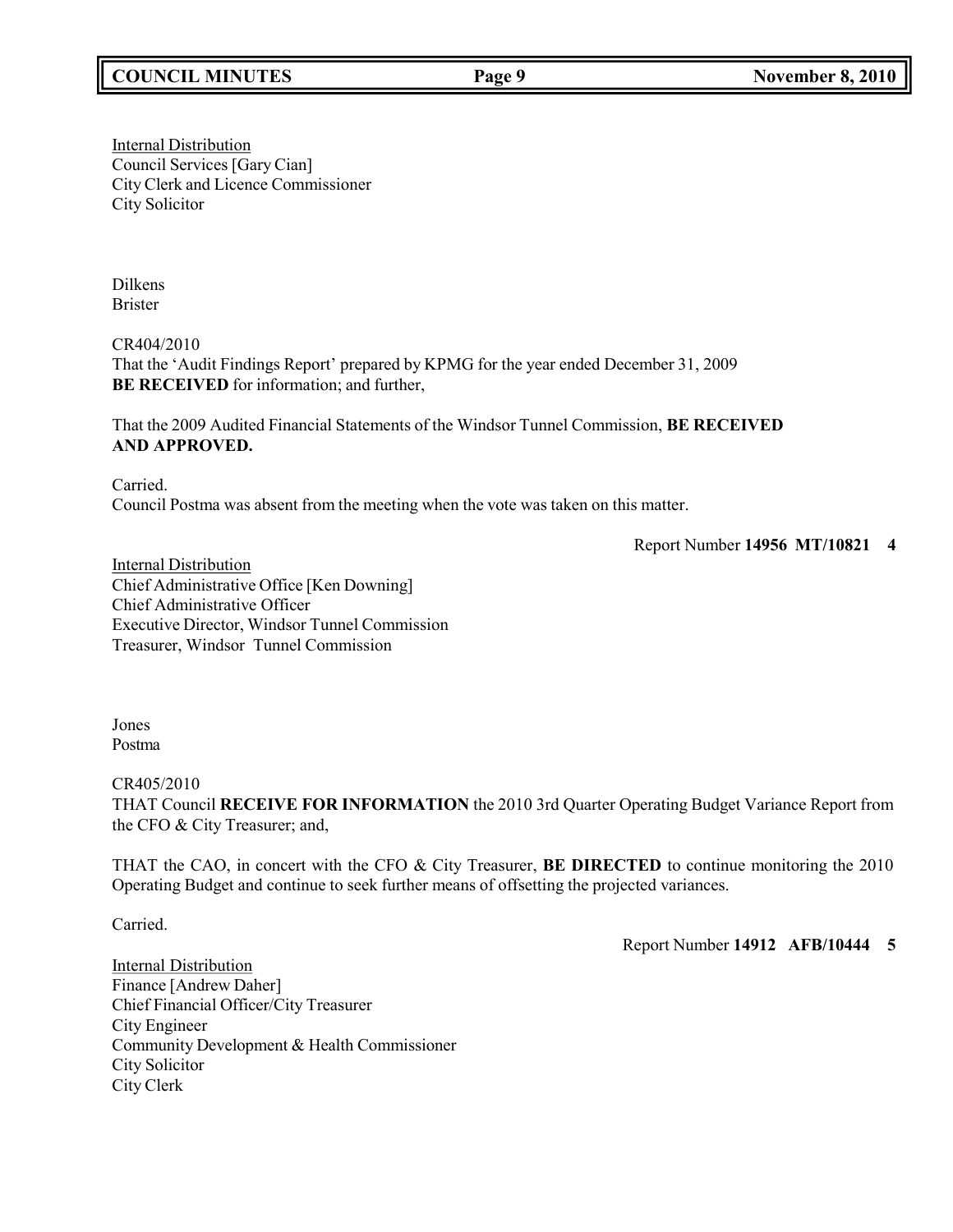Dilkens Gignac

### CR406/2010

THAT additional parkettes **BE INCLUDED** in the Wyandotte Town Centre BIA (WTCBIA) Streetscape Parkette Project approved by Council on March 30, 2009 [CR108/2009] up to the following four locations requested by the WTCBIA in order of priority:

- Northeast corner of Wyandotte St. E. and Langlois Ave.
- Southeast corner of Wyandotte St. E. and Parent Ave.
- Northeast corner of Wyandotte St. E. and Glengarry Ave.
- Northwest corner of Wyandotte St. E. and Langlois Ave.; and

THAT additional parkettes **BE FUNDED** through Capital Project #7028115 according to the monetary allocation made through passing of CR108/2009.

Carried.

Mayor Francis discloses an interest and abstains from voting on this matter.

Report Number **14926 MI2010 6**

Internal Distribution Planning [Chris Brown] City Planner Chief Financial Officer/City Treasurer City Solicitor

Dilkens Postma

### CR407/2010

That the report of the City Solicitor dated October 21, 2010, with respect to the enactment of an Indemnification By-law, **BE RECEIVED** for information and that Indemnification By-law 173-2010 **BE ENACTED**.

Carried.

Report Number **14959 AB2010 C7**

**Internal Distribution** Legal [George Wilkki, City Solicitor] Community Development & Health Commissioner City Engineer Chief Financial Officer/City Treasurer City Clerk

Dilkens Postma

CR408/2010

I) That Council **APPROVE** the City of Windsor's participation in the ICLEI Adaptation Initiative; and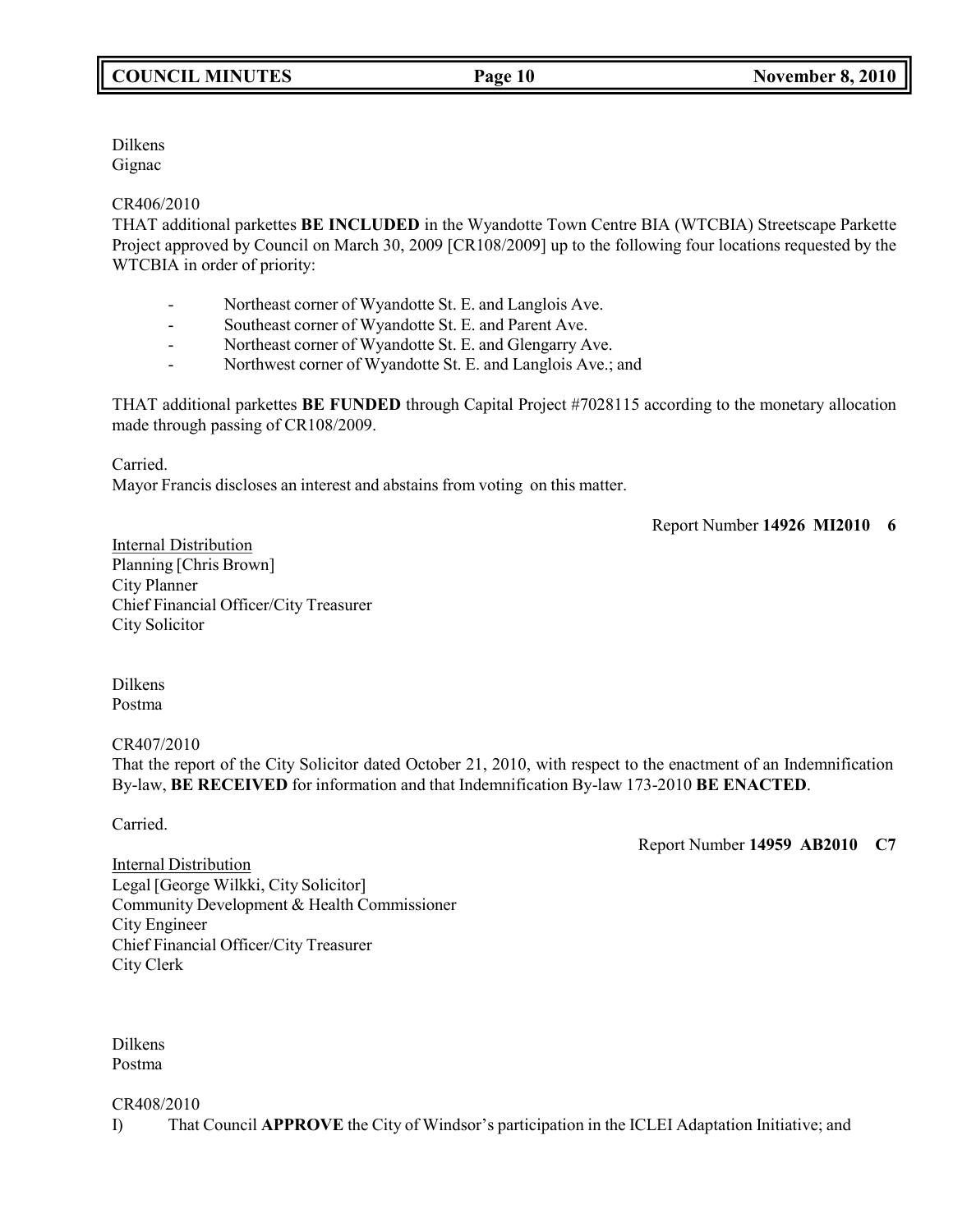**COUNCIL MINUTES Page 11 November 8, 2010**

II) That the Chief Administrative Officer and the City Clerk **BE AUTHORIZED** to sign a contract with ICLEI - Local Governments for Sustainability (Management) Inc. satisfactory in form to the City Solicitor, in technical content to the City Engineer, and in financial content to the City Treasurer confirming Windsor's participation in the initiative.

Carried.

Report Number **14935 EI/10822 C8**

**Internal Distribution** Public Works [Karina Richters] City Engineer Senior Manager, LRWRP Chief Financial Officer/City Treasurer City Solicitor

Lewenza Jones

CR409/2010

That City Council **APPROVE** the Audited Consolidated Financial Statements for the year ended December 31, 2009 including the City of Windsor Trust Fund Statements and Sinking Fund Statements.

Carried.

Report Number **14940 AF2010 9**

Internal Distribution Corporate Services [Dan Seguin] Deputy Treasurer Financial Accounting Chief Financial Officer/City Treasurer

Postma Lewenza

CR410/2010

That the report of the Executive Director of Information Technology dated September 24, 2010 entitled "Web Site Transparency, Accessibility, Performance Reporting and Open Data" **BE RECEIVED** for information.

Carried.

Report Number **14931 SI2010 10**

Internal Distribution Information Technology [Harry Turnbull, Executive Director] Chief Financial Officer/City Treasurer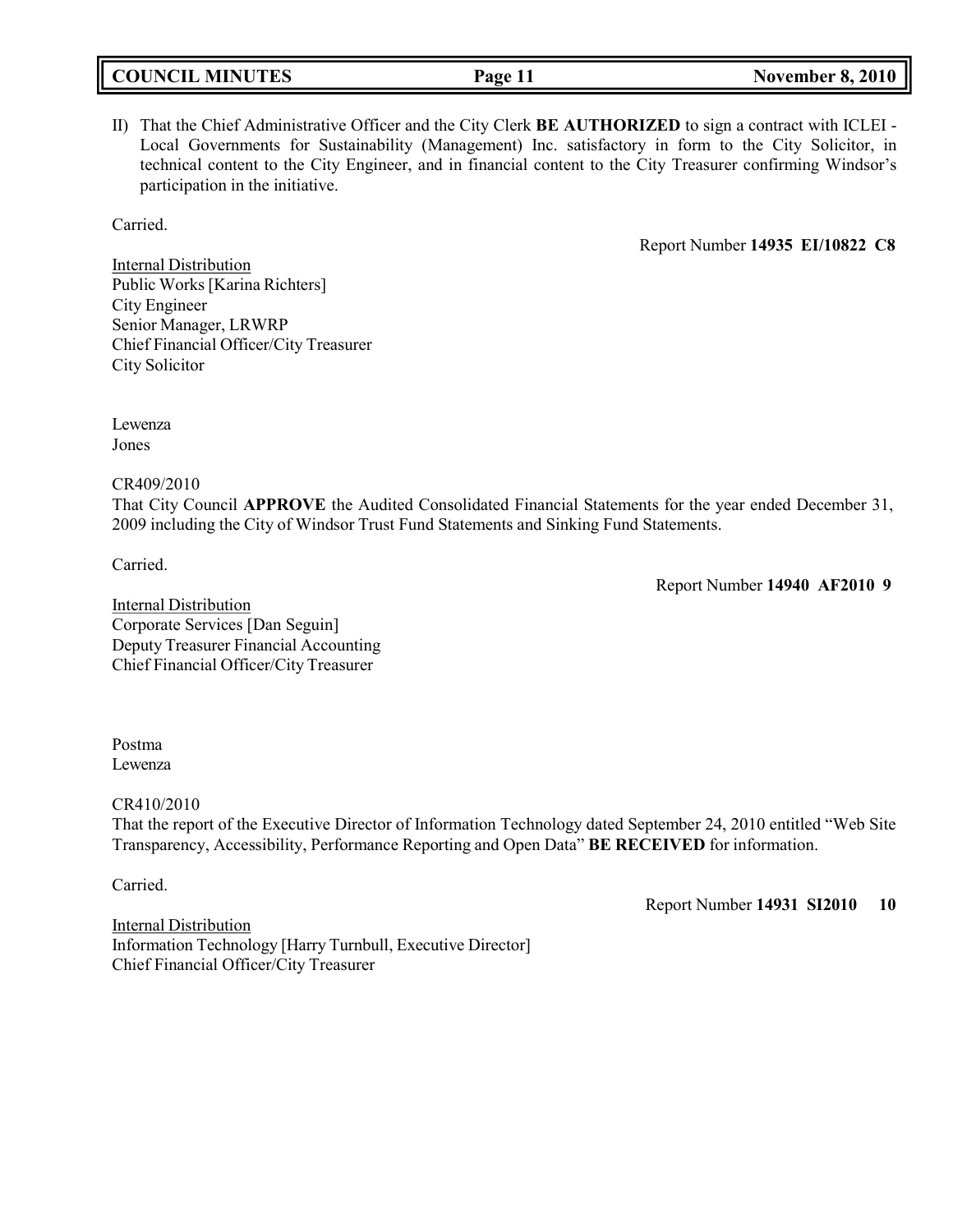**DEFERRED INDEFINITELY**

as adopted by Council at its meeting held November 8, 2010 [**M308-2010**] KK**/** Windsor, Ontario November 8, 2010

## **REPORT NO. 138** of the **WINDSOR LICENSING COMMISSION** at its meeting held October 19, 2010

**Present:** Councillor Ron Jones, Chair Councillor Alan Halberstadt Councillor Caroline Postma Joe Barile Jack Fathers

The Windsor Licensing Commission submits the following recommendation:

That a Committee **BE ESTABLISHED** to report back to the Windsor Licensing Commission on whether or not chickens should be allowed in a non-agriculturally zoned region, (necessitating a change to the by-laws and a new licensing regime) and further, that the Committee **BE COMPOSED** of the following:

- One (1) City Councillor as Chair
- Four (4) Interested Citizens
- One (1) representative from Licensing
- Two (2) representatives from the Building Department
- One (1) representative from Environmental Services
- One (1) representative from the Planning Department
- One (1) representative from the Windsor-Essex County Health Unit

### NOTE: **The report of the Acting Corporate Policy Coordinator dated October 7, 2010 entitled "Urban Chickens" is** *attached.*

**CHAIRPERSON** 

**SECRETARY**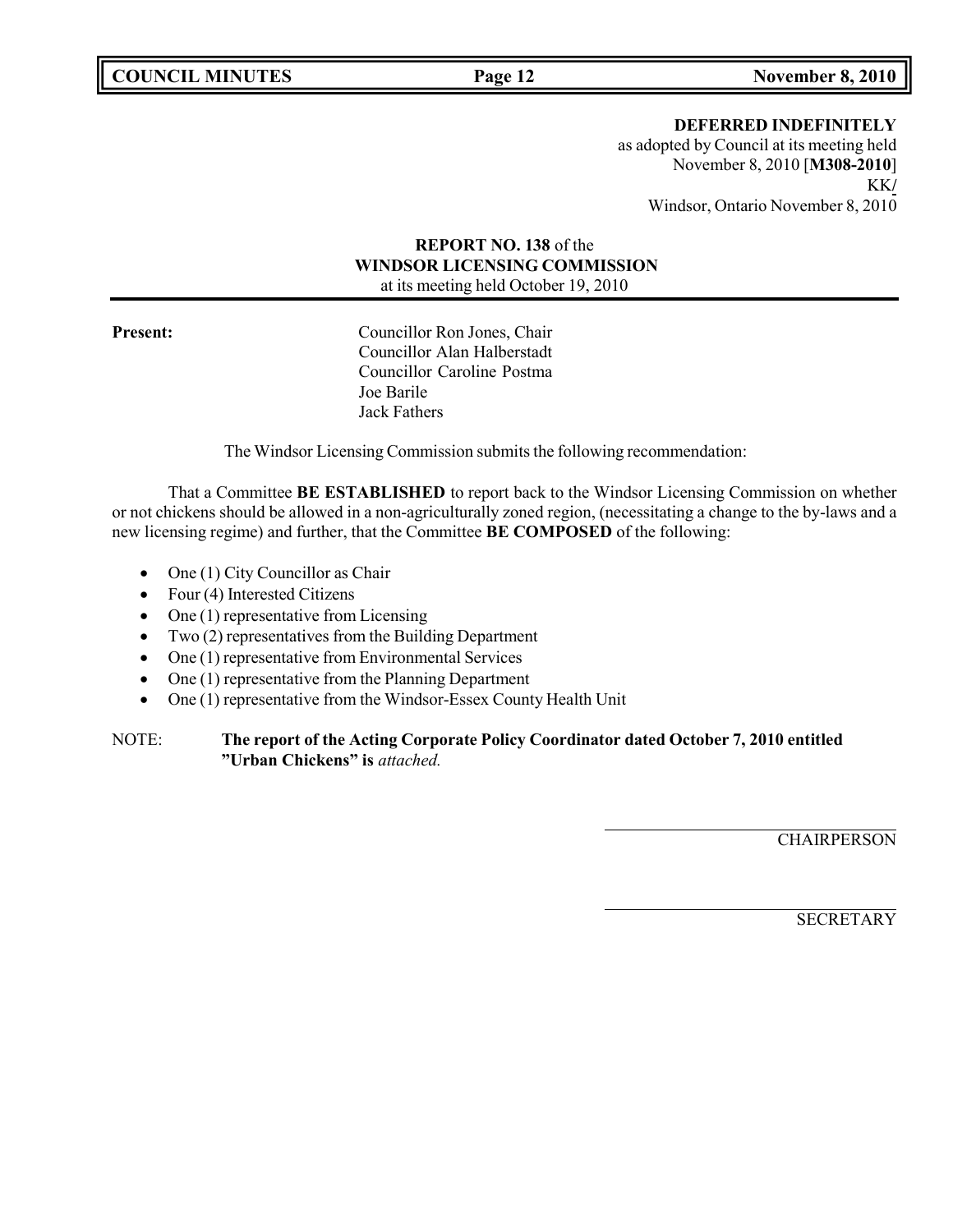**COUNCIL MINUTES Page 13 November 8, 2010**

ADOPTED by Council at its meeting held November 8, 2010 [**M306-2010**] VC/bm

# **SPECIAL MEETING OF COUNCIL – IN CAMERA November 8, 2010**

## **Meeting called to order at: 4:45 p.m.**

## **Members in Attendance:**

Mayor E. Francis Councillor D. Brister Councillor D. Dilkens (arrives at 5:13 p.m.) Councillor C. Postma Councillor R. Jones Councillor A. Halberstadt Councillor F. Valentinis Councillor P. Hatfield Councillor J. Gignac

### **Members Absent:**

Councillor B. Marra Councillor K. Lewenza

### **Also in attendance:**

H. Reidel, Chief Administrative Officer M. Sonego, City Engineer G. Wilkki, City Solicitor S. Vlachodimos, Deputy Clerk O. Colucci, Chief Financial Officer L. Lombardo, Administrator Huron Lodge (Item 3) J. Guthrie, Deputy Treasurer, Taxation and Financial Projects (Item 6) M. Galvin, General Manager, Windsor Detroit Tunnel Corporation (Item 6)

**Verbal Motion is presented by Councillor Postma, seconded by Councillor Valentinis,**

**that Rule 3.3 (a) of the** *Procedure By-law, 420-2001 as amended,* **be waived to add the following Agenda item:**

**7. Property matter – Economic Development Opportunity.**

**Motion Carried.**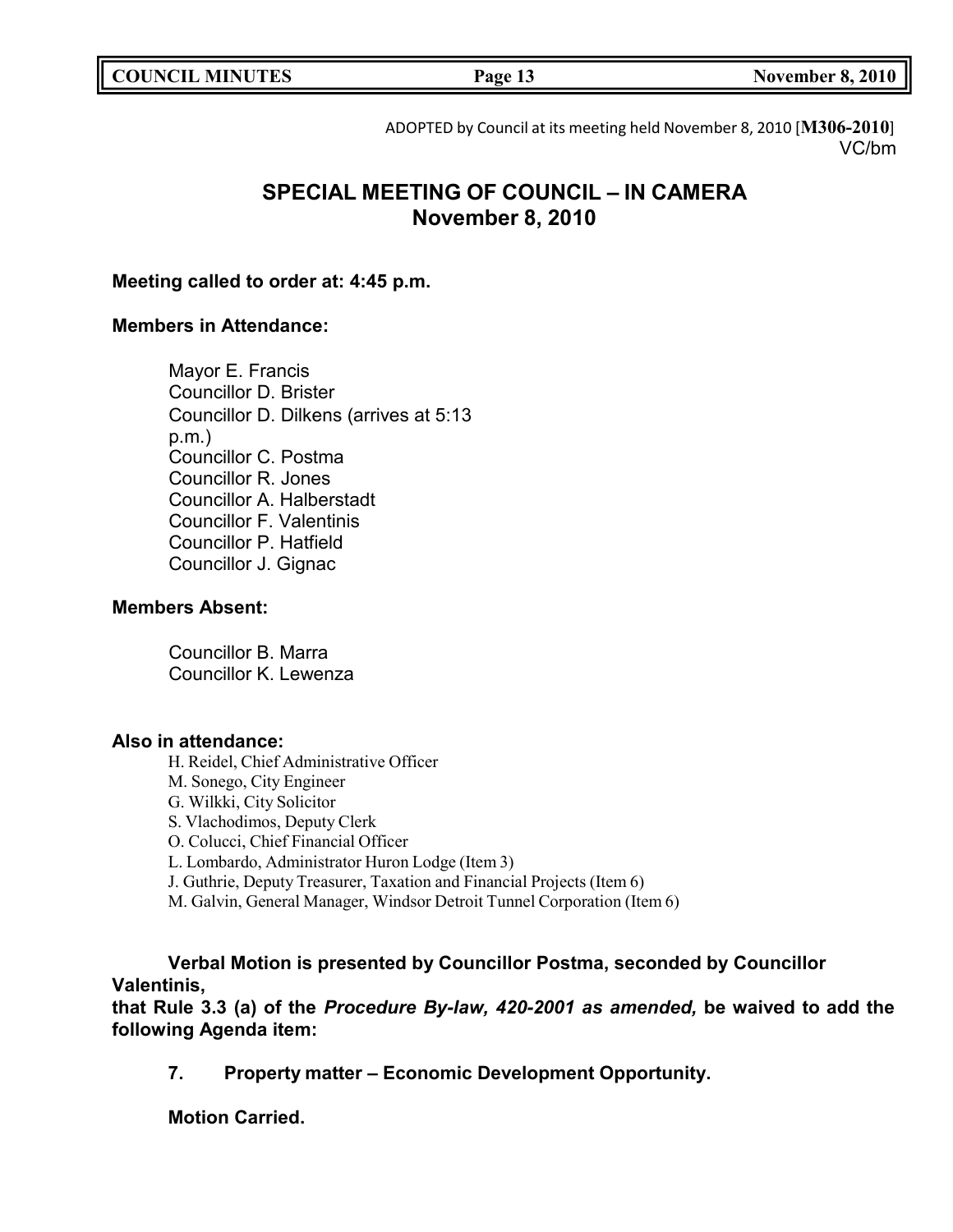| <b>COUNCIL MINUTES</b> | Page 14 | <b>November 8, 2010</b> |
|------------------------|---------|-------------------------|
|                        |         |                         |

**Verbal Motion is presented by Councillor Postma, seconded by Councillor Brister,**

**to move in Camera for discussion of the following item(s):**

| Item<br><u>No.</u> | <b>Subject</b>                                                                | <b>Section – Pursuant to</b><br>Municipal Act, 2001,<br>as amended |
|--------------------|-------------------------------------------------------------------------------|--------------------------------------------------------------------|
| 1.                 | Property matter-purchase of land                                              | 239(2)(c)                                                          |
| $\overline{2}$ .   | Property matter – Amend M211-2010(2) – purchase of land for<br>easement       | 239(2)(c)                                                          |
| 3.                 | Legal/Personal matter – litigation/about an identifiable individual(s)        | 239(2)(b)(e)                                                       |
| 4.                 | Property matter – exchange of land                                            | 239(2)(a)(c)                                                       |
| 5.                 | Personal matter – about an identifiable individual – renaming                 | 239(2)b                                                            |
| 6.                 | Legal matter – settlement                                                     | 239(2)(e)                                                          |
| 7.                 | Property matter – Economic Development opportunity – verbal report<br>– ADDED | 239(2)(c)                                                          |

## **Motion Carried. Councillor Dilkens was absent from the meeting when the vote was taken.**

## **Declarations of Pecuniary Interest:**

Councillor Hatfield discloses an interest and abstains from voting on Item 4 as the matter involves the Greater Essex County District School Board and his spouse is currently a Trustee and Chair for that Board.

Mayor Francis discloses an interest and abstains from voting on Item 6 as the matter involves the landlord to the business of his spouse.

**Discussion on the items of business. (Items 1, 2, 3, 4, 5, 6 and 7)**

**The Mayor leaves the meeting at 5:02 p.m., and Councillor Jones assumes the Chair.**

**The Mayor returns to the meeting at 5:20 p.m., and Councillor Jones returns to his seat.**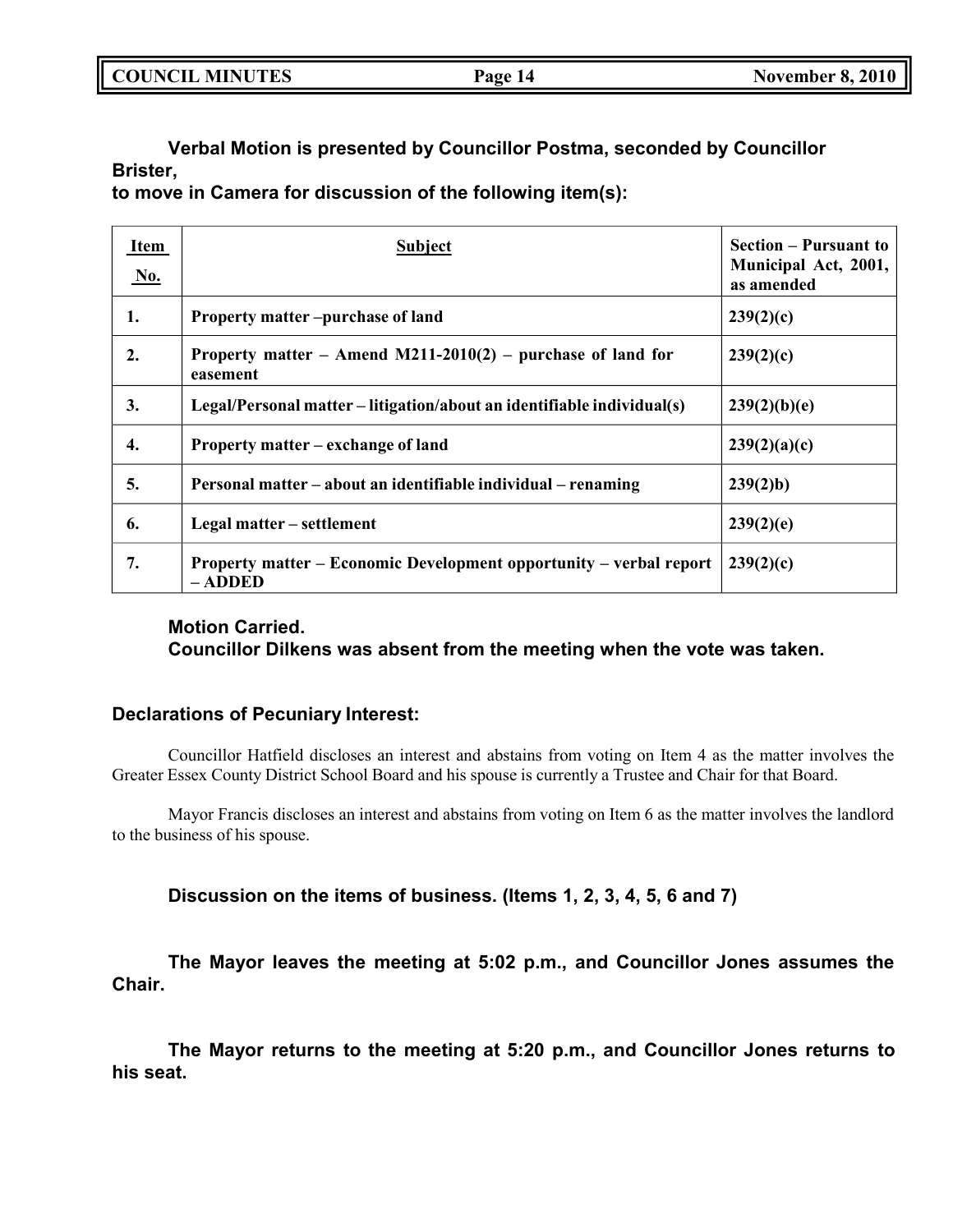**Verbal Motion is presented by Councillor Brister, seconded by Councillor Postma,**

**to move back into public session.**

**Motion Carried.**

## **Moved by Councillor Brister, seconded by Councillor Postma, THAT the Clerk BE DIRECTED to transmit the recommendation(s) contained in the report(s) discussed at the In-Camera Council Meeting held November 8, 2010 directly to Council for consideration at the next Regular Meeting.**

1. That the recommendation contained in the in-camera report from the Property Coordinator, Property Supervisor, City Solicitor, City Engineer and Chief Financial Officer and City Treasurer respecting a property matter – purchase of land **BE APPROVED**.

2. That the recommendation contained in the in-camera report from the Property Coordinator, Property Supervisor, City Solicitor, City Engineer and Chief Financial Officer and City Treasurer respecting a property matter – amendment to M211-2010(2) respecting purchase of land for easement **BE APPROVED**.

3. That the in-camera report from the City Solicitor and Community Development and Health Commissioner respecting a legal/personal matter – litigation about an identifiable individual **BE RECEIVED** and that the City Solicitor **BE AUTHORIZED** to proceed in accordance with the verbal direction of Council.

## **Councillor Gignac voting nay.**

4. That the recommendation contained in the in-camera report from the Manager of Parks Development, Executive Director of Parks and Facilities, City Engineer, City Solicitor and Chief Financial Officer and City Treasurer respecting a property matter – exchange of land **BE APPROVED**.

## **Councillor Hatfield discloses an interest and abstains from voting on this matter**

5. That the recommendation contained in the in-camera report from the Manager of Community Programming, Executive Director of Recreation and Culture and Community Development and Health Commissioner respecting a personal matter about an identifiable individual - renaming **BE APPROVED**.

6. That the recommendation contained in the in-camera report from the Deputy Treasurer of Taxation and Financial Projects and Chief Financial Officer and City Treasurer respecting a legal matter - settlement **BE APPROVED**.

## **Mayor Francis discloses an interest and abstains from voting on this matter**

7. That the verbal update from Mayor Francis respecting a property matter – Economic Development opportunity **BE RECEIVED FOR INFORMATION**.

**Motion Carried.**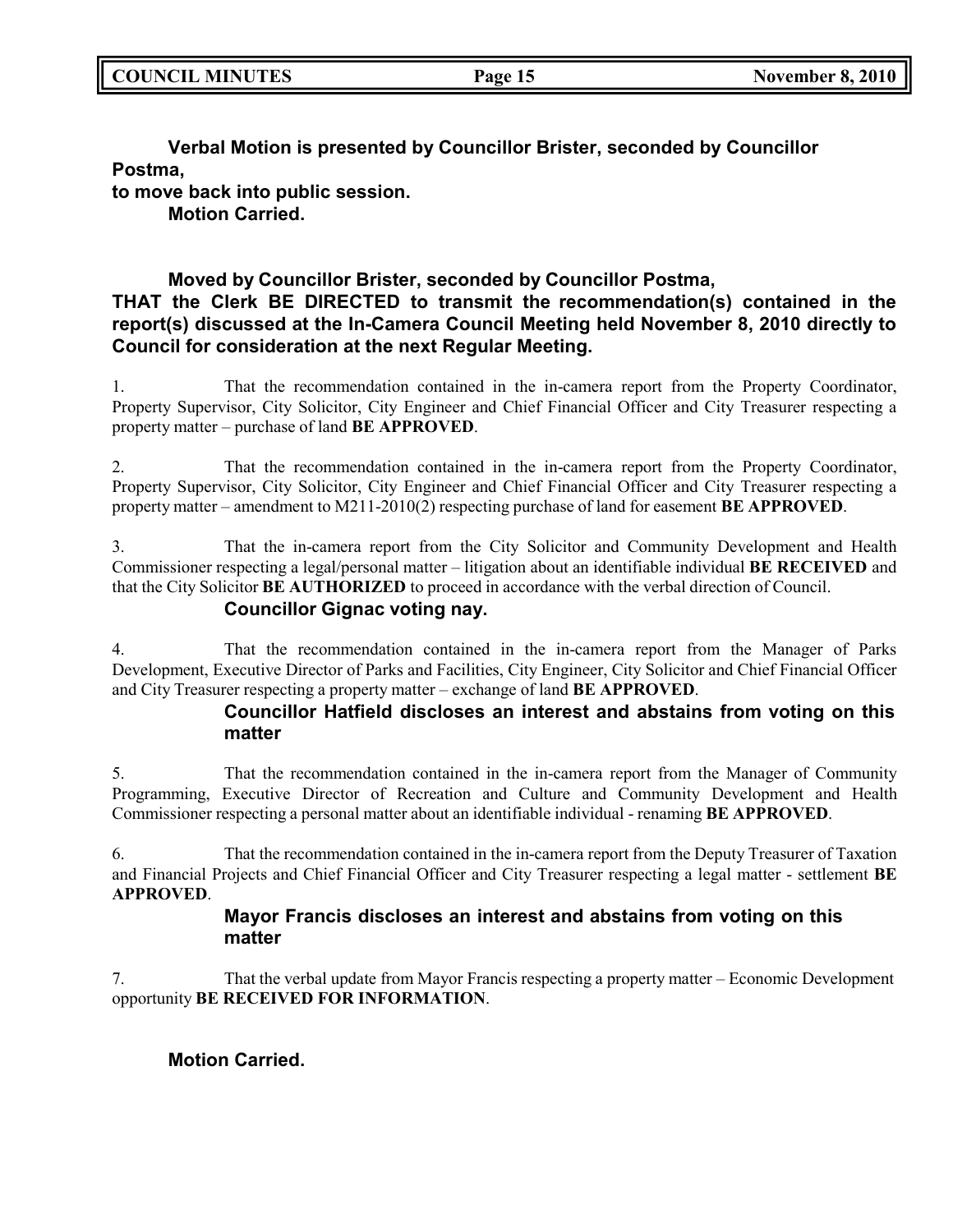| <b>COUNCIL MINUTES</b> | Page<br>10. | <b>November 8, 2010</b> |
|------------------------|-------------|-------------------------|
|                        |             |                         |

**Moved by Councillor Brister, seconded by Councillor Postma, That the special meeting of council held November 8, 2010 BE ADJOURNED. (Time: 5:27 p.m.) Motion Carried.**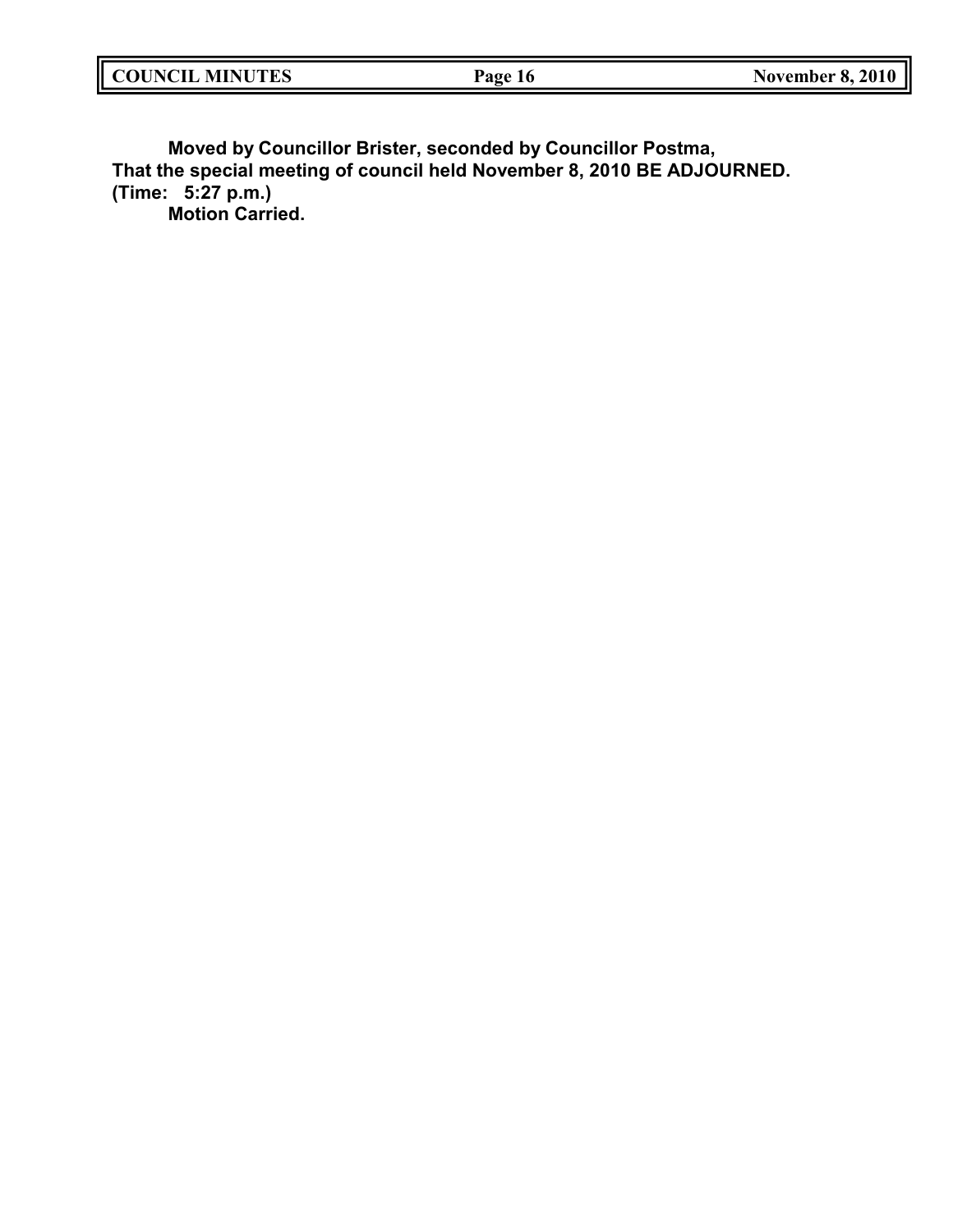| <b>COUNCIL MINUTES</b> |  |
|------------------------|--|
|------------------------|--|

*M307-2010 AMENDED BY CR41/2011 ADOPTED JANUARY 24, 2011* ADOPTED by Council at its meeting held November 8, 2010 [**M307-2010**] VC/bm

# **SPECIAL MEETING OF COUNCIL – IN CAMERA November 1, 2010**

## **Meeting called to order at: 4:30 p.m.**

## **Members in Attendance:**

Mayor E. Francis Councillor D. Brister (arrives at 4:31 p.m.) Councillor D. Dilkens Councillor C. Postma Councillor R. Jones Councillor A. Halberstadt Councillor F. Valentinis Councillor K. Lewenza Councillor B. Marra (arrives at 4:32 p.m.) Councillor P. Hatfield Councillor J. Gignac

### **Also in attendance:**

H. Reidel, Chief Administrative Officer R. Warsh, Community Development and Health Commissioner M. Sonego, City Engineer G. Wilkki, City Solicitor V. Critchley, City Clerk O. Colucci, Chief Financial Officer N. Coleman, Mayor's Chief of Staff F. Nazzani and J. McCormack, YQG (Item 6) Dr. P. Frise, University of Windsor (Item 6) R. Gaudet, P. Persichilli, Windsor-Essex County Development Commission (Item 6) R. Seguin, St. Clair College (Item 6) W. Willis, Legal Counsel (Item 6)

# **Verbal Motion is presented by Councillor Postma, seconded by Councillor Dilkens,**

**to move in Camera for discussion of the following item(s):**

| Item No. | <b>Subject</b>                     | Section – Pursuant to<br>Municipal Act, 2001, as<br>amended |
|----------|------------------------------------|-------------------------------------------------------------|
|          | 1. Property matter – sale of lands | 239(2)(a)(c)                                                |
|          | 2.   Legal matter – settlement     | 239(2)(e)                                                   |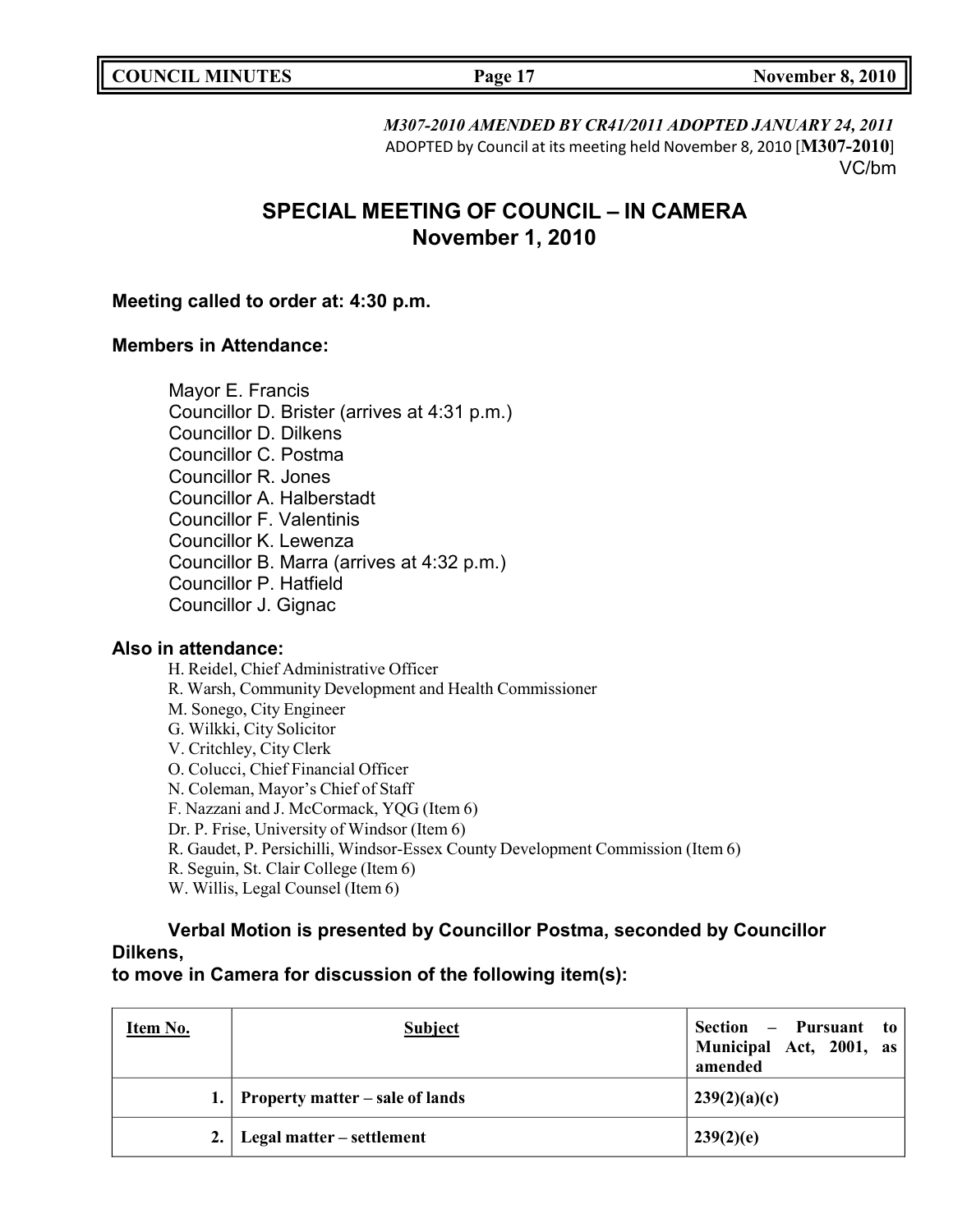**COUNCIL MINUTES Page 18 November 8, 2010**

| 3. | Legal/Personal matter – litigation/about an identifiable<br>individual(s)                    | 239(2)(b)(e)(f) |
|----|----------------------------------------------------------------------------------------------|-----------------|
| 4. | Legal/Personal matter – litigation/about an identifiable<br>individual(s)                    | 239(2)(e)       |
|    | Legal/Personal matter – potential litigation/about an<br>identifiable individual(s)          | 239(2)(e)       |
| 6. | Property matter - Economic Development opportunity<br>(report enclosed under separate cover) | 239(2)(c)       |

## **Motion Carried.**

## **Declarations of Pecuniary Interest:**

Councillor Brister declares an interest and abstains from voting on Item 6 as the item involves St. Clair College, which employs his wife.

Councillor Valentinis declares an interest and abstains from voting on Item 6 as the item involves St. Clair College, his employer.

## **Discussion on the items of business. (Item 6)**

## **The meeting recesses at 5:50 p.m., and resumes at 7:20 p.m., with the following members present:**

## **Members in Attendance:**

Mayor E. Francis Councillor D. Brister Councillor D. Dilkens Councillor C. Postma Councillor R. Jones Councillor A. Halberstadt Councillor F. Valentinis Councillor K. Lewenza Councillor B. Marra Councillor P. Hatfield Councillor J. Gignac

## **Also in attendance:**

H. Reidel, Chief Administrative Officer R. Warsh, Community Development and Health Commissioner M. Sonego, City Engineer G. Wilkki, City Solicitor V. Critchley, City Clerk